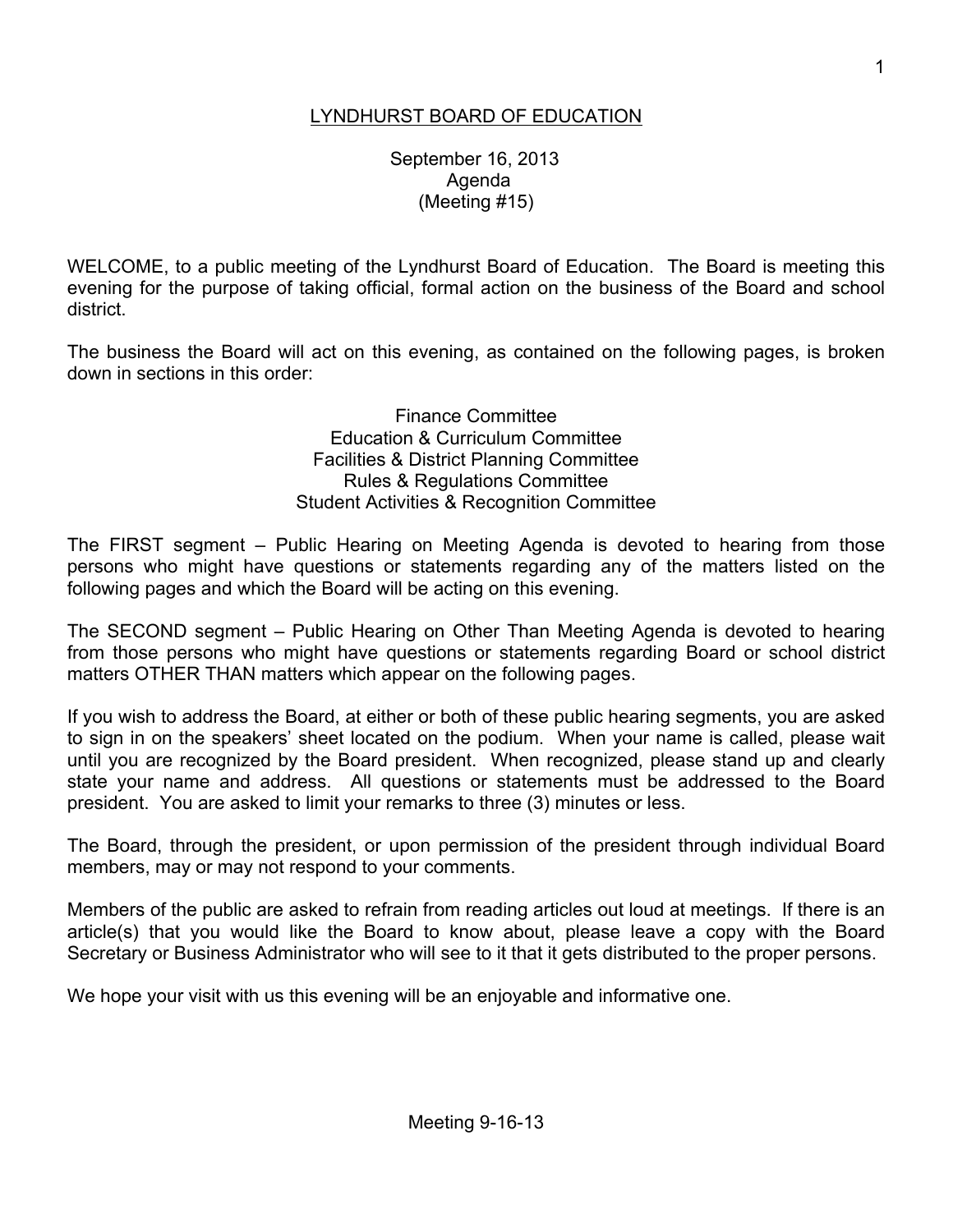# AGENDA

- 1. CALL TO ORDER
- 2. SALUTE TO FLAGE
- 3. ROLL CALL
- 4. PRESIDING OFFICER'S MEETING NOTICE STATEMENT
- 5. APPROVAL OF MINUTES MEETING #13, JULY 29, 2013 MEETING #14, AUGUST 12, 2013
- 6. PUBLIC HEARING ON MEETING AGENDA
- 7. BOARD DISCUSSION & FORMAL BUSINESS AGENDA
- 8. UNFINISHED BUSINESS
- 9. NEW BUSINESS
- 10. SUPERINTENDENT'S REPORT
- 11. PUBLIC HEARING ON OTHER THAN MEETING AGENDA
- 12. ADJOURNMENT

#### TABLE OF CONTENTS

| <b>Finance Committee</b>                              |   |
|-------------------------------------------------------|---|
| <b>Education &amp; Curriculum Committee</b>           | 3 |
| <b>Facilities &amp; District Planning Committee</b>   | 4 |
| <b>Rules &amp; Regulations Committee</b>              | 5 |
| <b>Student Activities &amp; Recognition Committee</b> | 8 |

PLEASE NOTE: It may be necessary, from time to time, to remove or make changes in a motion(s) between the time this agenda is prepared and when the Board takes action.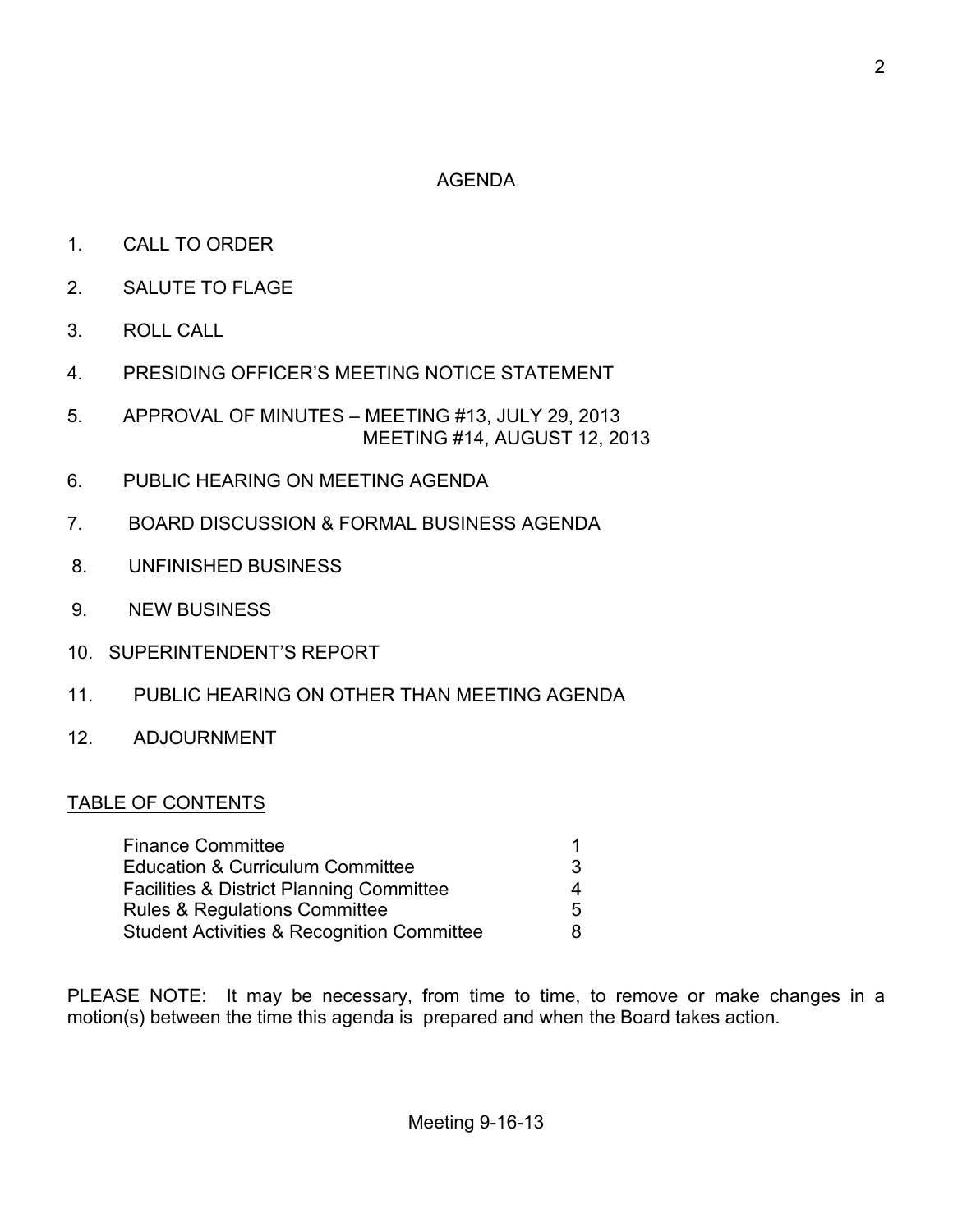Finance Committee: Thomas DiMascio, chairperson Christine Melleno Christopher Musto

Any Board member who takes exception to any of the following listed actions under the category of Finance may so indicate now and a separate motion for each of the excepted actions will be entertained.

Motion made by second by that the following Finance actions of the Board numbered through exception actions be adopted.

Roll Call For:

- 1. BE IT RESOLVED, by the Lyndhurst Board of Education that it has received and accepts the financial reports of the Secretary and Treasurer of School Monies for the month ended August 31, 2013 and certifies that the reports indicate that no major account or fund is over expended in violation of NJAC 6A:23-2.11(a) and that sufficient funds are available to meet the district's financial obligations for the remainder of the school year. A copy of the certification shall be included in the minutes.
- 2. BE IT RESOLVED, that the payroll for the month ended August 31, 2013 be and the same is hereby approved and ordered paid:

Payroll \$ 412,730.00

3. BE IT RESOLVED, that the attached list of supplies received and services rendered to the Board of Education of the Township of Lyndhurst, County of Bergen, for the month ended August 31, 2013 be and the same are hereby approved and ordered paid:

| Current Expense (Fund 11)           | \$       |
|-------------------------------------|----------|
| Special Revenue (Fund 20)           | \$       |
| Accounts Payable (Fund 11)<br>Total | \$<br>\$ |
| <b>General Ledger</b>               |          |

4. BE IT RESOLVED, that cafeteria services rendered to the Board of Education of the township of Lyndhurst, County of Bergen, for the Month of August 31, 2013, be and the same are hereby approved and ordered paid:

| Payroll/Payroll Taxes | S |
|-----------------------|---|
| <b>Services</b>       |   |
| <b>Supplies</b>       |   |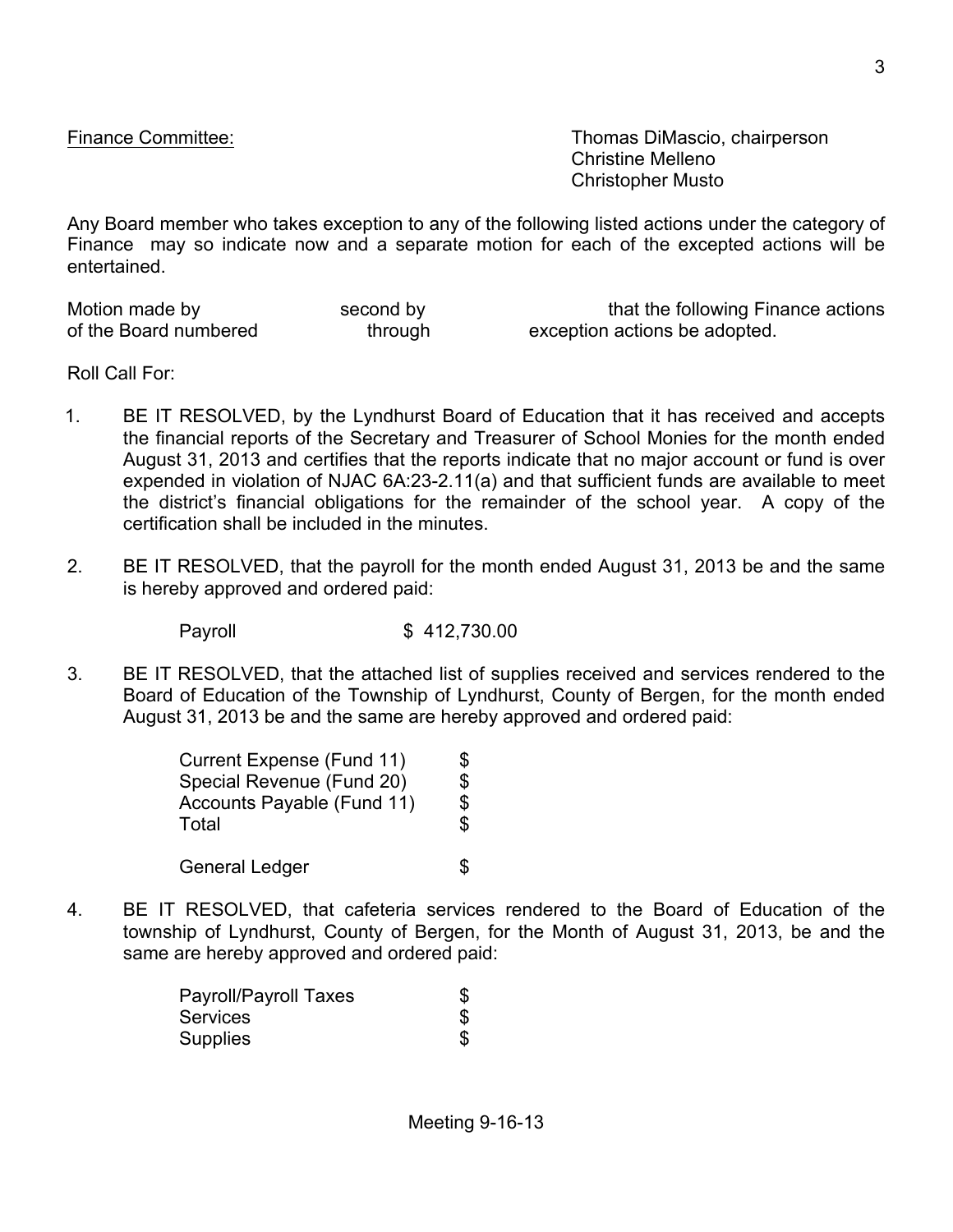- 5. BE IT RESOLVED, that the Lyndhurst Board of Education approve the attached transfers for the month of August 2013.
- 6. BE IT RESOLVED, that the Lyndhurst Board of Education approve the Career Pathways in Health and Human Services Agreement with the South Bergen Jointure Commission for the 2013-2014 school year. Tuition charges will be charged at the rate of \$250.00 per student.
- 7. BE IT RESOLVED, that the Lyndhurst Board of Education enter into an agreement with Bergen County Special Services for the Suspension Alternative Program (SAP) for the 2013-2014 school year for students who require these services.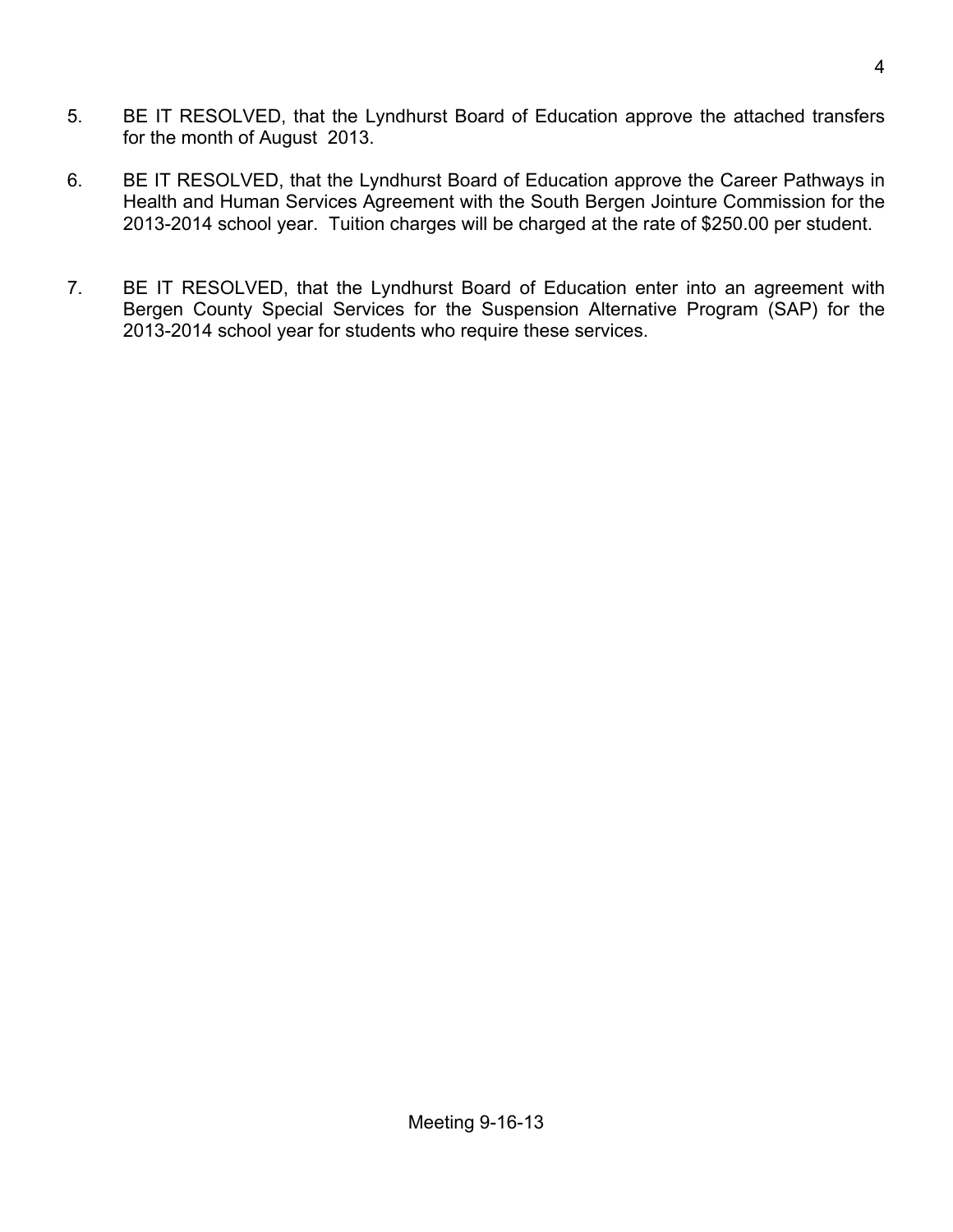### Education & Curriculum Committee: Josephine Malaniak, Chairperson

James Hooper Sheri Jarivis

Any Board member who takes exception to any of the following listed actions under the category of Education & Curriculum Committee may so indicate now and a separate motion for each of the excepted actions will be entertained.

Roll Call For:

- 1. BE IT RESOLVED, that the Lyndhurst Board of Education approve the Uniform State Memorandum of Agreement between the Lyndhurst Board of Education and the Lyndhurst Police Department for the 2013-2014 school year. A copy is on file in the Board Office.
- 2. BE IT RESOLVED, that the Lyndhurst Board of Education accept Standing Orders for First Aid, School Nurse Protocol, signed by Dr. Park, School Physician for the 2013-2014 school year. These procedures are for staff (school nurses, teachers and administrators) in the event of any emergency arising during the school day. Copy on file in the superintendent's office.
- 3. BE IT RESOLVED, that the Lyndhurst Board of Education approve that all teachers receiving a Student Growth Percentile (SGP) will submit one Student Growth Objective (SGO). All other teachers will submit two SGO's.
- 4. BE IT RESOLVED, that the Lyndhurst Board of Education approve that all students in grades K-3 must be signed out and in with the door monitor during lunch.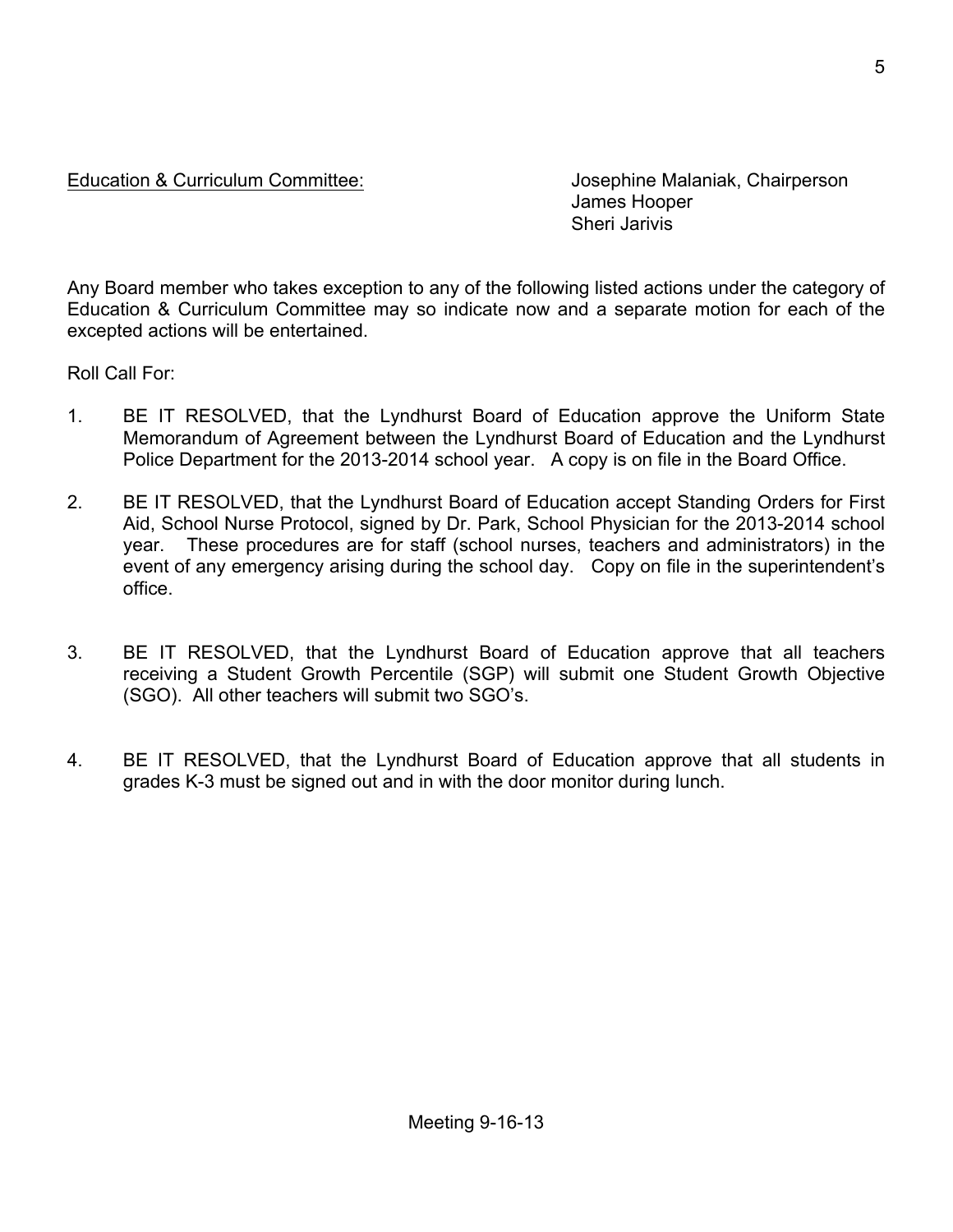Facilities & District Planning: Stephen Vendola, Chairperson Josephine Malaniak Christopher Musto

Any Board member who takes exception to any of the following listed actions under the category of Facilities & District Planning may so indicate now and a separate motion for each of the excepted actions will be entertained.

Motion made by Second by second by that the following Facilities & District Planning actions of the Board numbered through exception actions be adopted.

1. BE IT RESOLVED, that the Lyndhurst Board of Education accept a donation of a bicycle rack to Roosevelt School by the Roosevelt School PTA.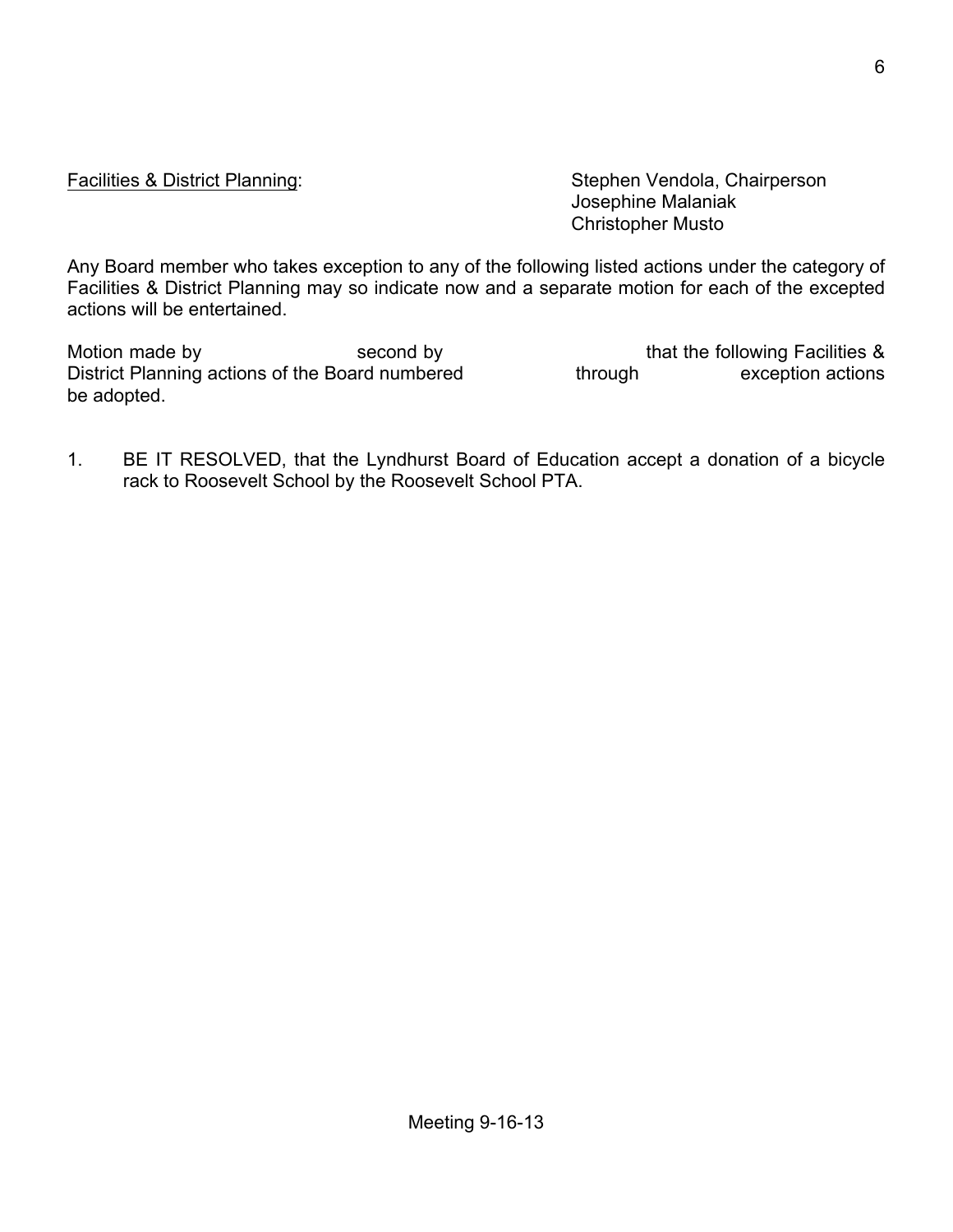Rules & Regulations Committee: Values And States Hooper, Chairperson

Josephine Malaniak Christopher Musto

Any Board member who takes exception to any of the following listed actions under the category of Rules & Regulations may so indicate now and a separate motion for each of the excepted actions will be entertained.

Motion made by second by second by that the following Rules & Regulations actions of the Board numbered through exception actions be adopted.

Roll Call For:

1. BE IT RESOLVED, that the Lyndhurst Board of Education approve the following use of school facilities:

| Organization                  | Place                                                             | Time, Date, Purpose                                                                         |
|-------------------------------|-------------------------------------------------------------------|---------------------------------------------------------------------------------------------|
| Lyndhurst Parks               | <b>High School</b><br><b>Football Field</b><br><b>Field House</b> | $8/1 - 11/26/13$<br>Mon.-Fri. 6:00 - 9:30 pm<br>Saturday $-9.00$ am $-10.00$ pm<br>Practice |
|                               |                                                                   | All Saturdays $-2:00$ pm $-6:00$ pm<br>Special Angels & Flag Games                          |
|                               |                                                                   | <b>Monday Nights</b><br>Starting at 6:00 pm<br>"B" Games                                    |
| NJ Prospects Travel Baseball  | Matera Field                                                      | 10:30 $a.m. - 1:00 p.m.$<br>9/8/13<br><b>Baseball</b>                                       |
| Roosevelt School PTA          | Roosevelt School<br><b>Basement Hallway</b>                       | $3:00$ p.m. $-5:45$ p.m.<br>9/9/13<br><b>Market Day</b>                                     |
| <b>NJ Hurricanes Baseball</b> | Matera Field                                                      | 6:00 pm $-$ 8:00 pm<br>9/10,9/17,9/24,10/1,10/8<br><b>Baseball Practice</b>                 |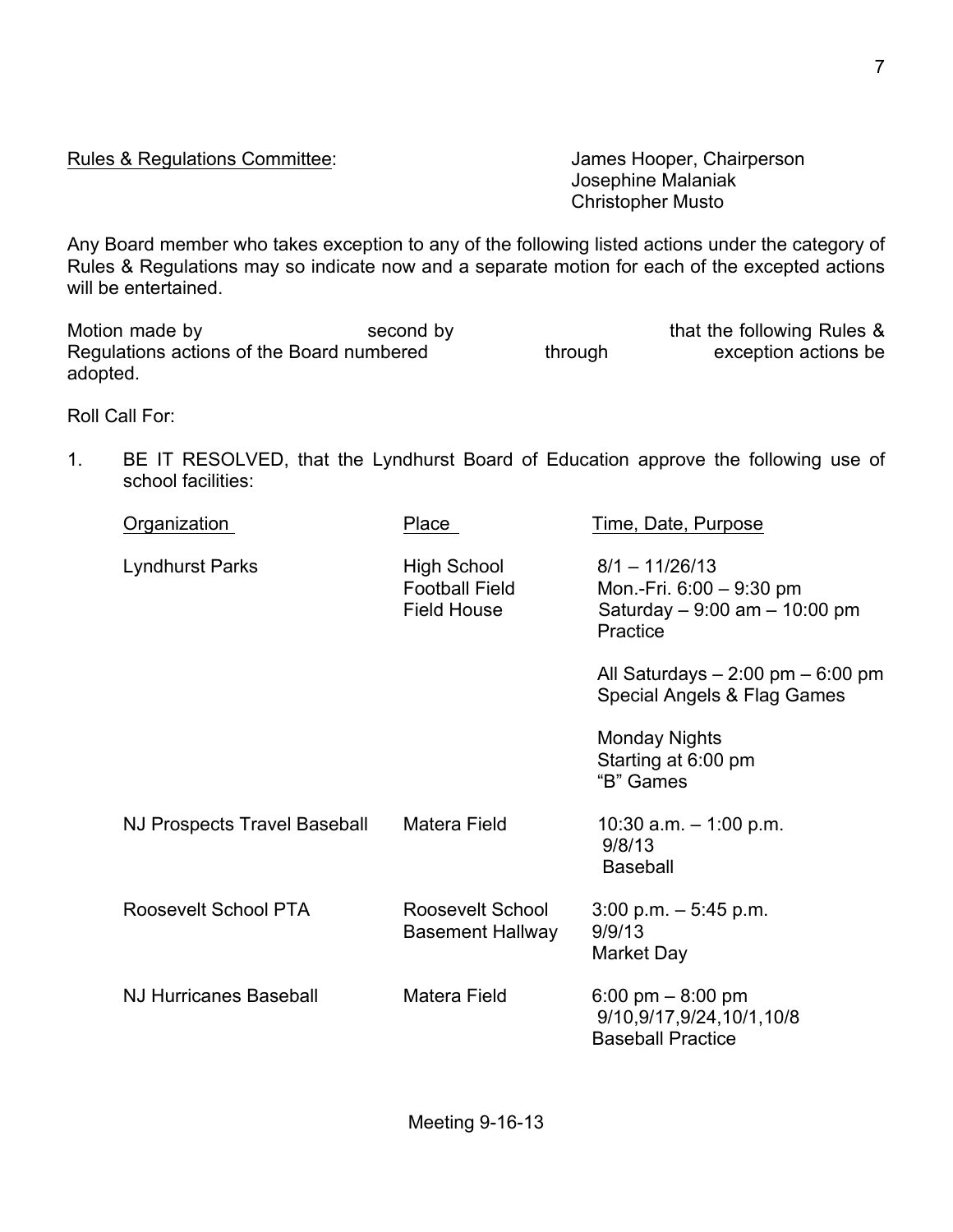| Jefferson/Columbus PTA                  | <b>Jefferson School</b><br><b>Auditorium</b>                             | $7:00$ pm $-9:00$ pm<br>9/11/13<br><b>PTA Special Meeting</b>                                                                                                                                                                                  |
|-----------------------------------------|--------------------------------------------------------------------------|------------------------------------------------------------------------------------------------------------------------------------------------------------------------------------------------------------------------------------------------|
| <b>Prospects</b>                        | <b>Matera Field</b>                                                      | $3.00$ pm $-6.30$ pm<br>9/15/13<br><b>Baseball</b>                                                                                                                                                                                             |
| <b>Lyndhurst Music Assoc.</b>           | <b>High School</b><br><b>Band Room</b>                                   | $7:00$ pm $-10:00$ pm<br>9/16/13<br><b>Membership Meeting</b>                                                                                                                                                                                  |
| <b>Lyndhurst Parks &amp; Recreation</b> | <b>High School</b><br>Auditorium<br><b>Auditorium &amp;</b><br>Cafeteria | $6:00 \text{ pm} - 8:00 \text{ pm}$<br>9/21, 10/5, 10/19, 10/26<br>$6:00 \text{ pm} - 9:00 \text{ pm}$<br>11/1/13<br><b>Rehearsals</b><br>11/2/13<br>$6.00 - 9.00$ pm<br><b>Show</b>                                                           |
| <b>Lyndhurst Parks &amp; Recreation</b> | <b>High School</b><br>Gym                                                | $7:30$ pm $-11:00$ pm<br>9/23, 9/30, 10/7, 10/14, 10/21, 10/28<br>11/4, 11/11, 11/18, 11/25, 12/2, 12/16<br>1/6, 1/13, 1/20, 1/27, 2/3, 2/10, 2/24<br>3/3, 3/10, 3/17, 3/24, 3/31, 4/7, 4/28<br>5/5, 5/12, 5/19, 6/2, 6/9<br><b>Volleyball</b> |
| Putting the Pieces Together             | <b>High School</b><br><b>Football Field</b>                              | <b>Taping Bella's Angels</b>                                                                                                                                                                                                                   |
| <b>Lincoln School PTA</b>               | Lincoln School<br>Playground<br>Drop-off                                 | $8:00$ am $-3:00$ pm<br>5/16/14<br><b>Clothing Drive</b>                                                                                                                                                                                       |

2. BE IT RESOLVED, that the Lyndhurst Board of Education approve the following policy:

| Policy 2121<br>(1st Reading)      | <b>Organization Chart</b>                    |
|-----------------------------------|----------------------------------------------|
| Policy 5132<br>$(2^{nd}$ Reading) | Student Dress & Grooming with LHS Discipline |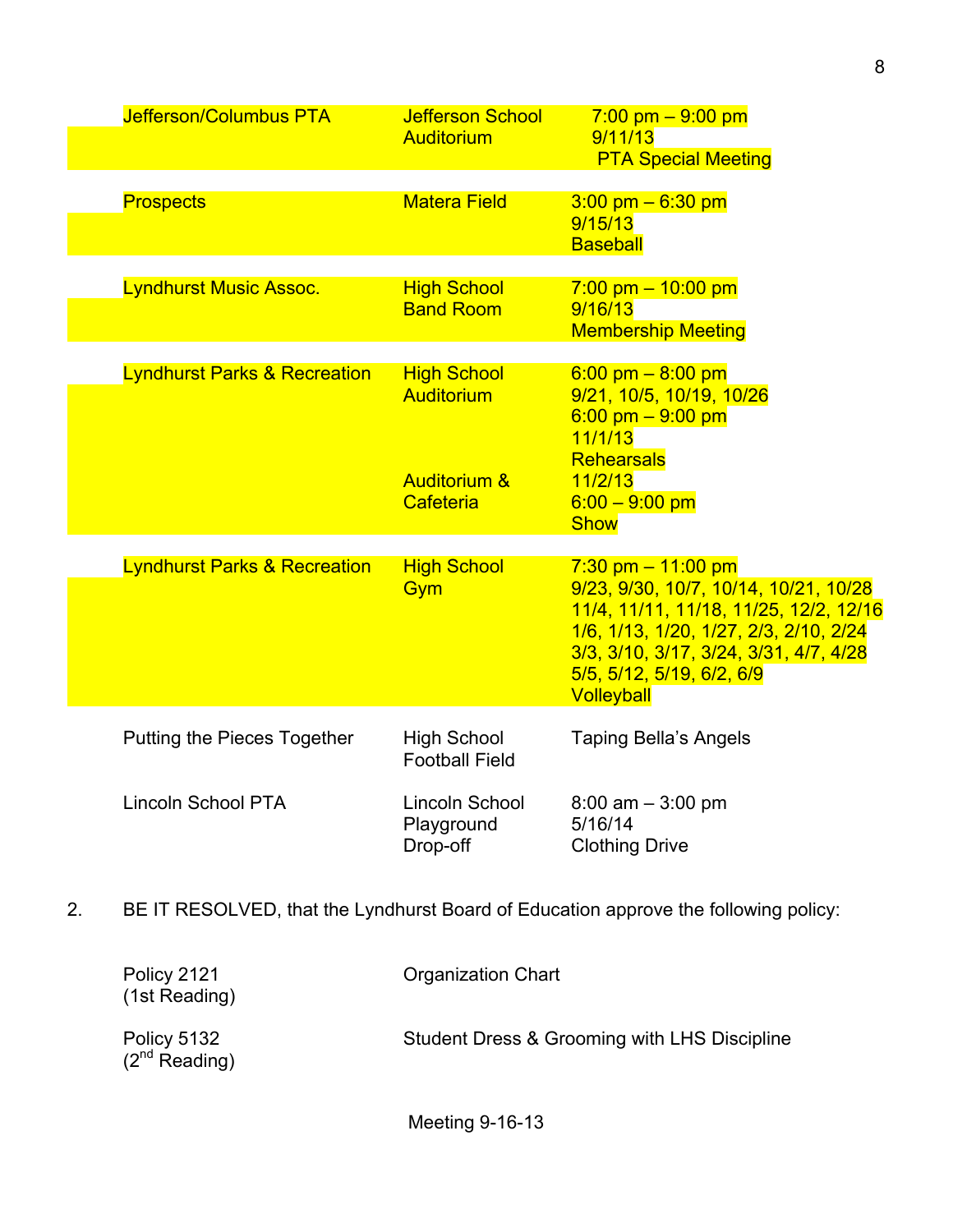Policy 5132 Student Dress & Grooming with Lower & Upper<br>
(1<sup>st</sup> Reading) Elementary Discipline **Elementary Discipline** 

- No colored recreation shirts (i.e. purple, red, green...) Must be blue, gold, grey, white or black with blue & gold print
- Addition of black pants, effective immediately
- Discipline changes effective immediately
- All other change effective September 2014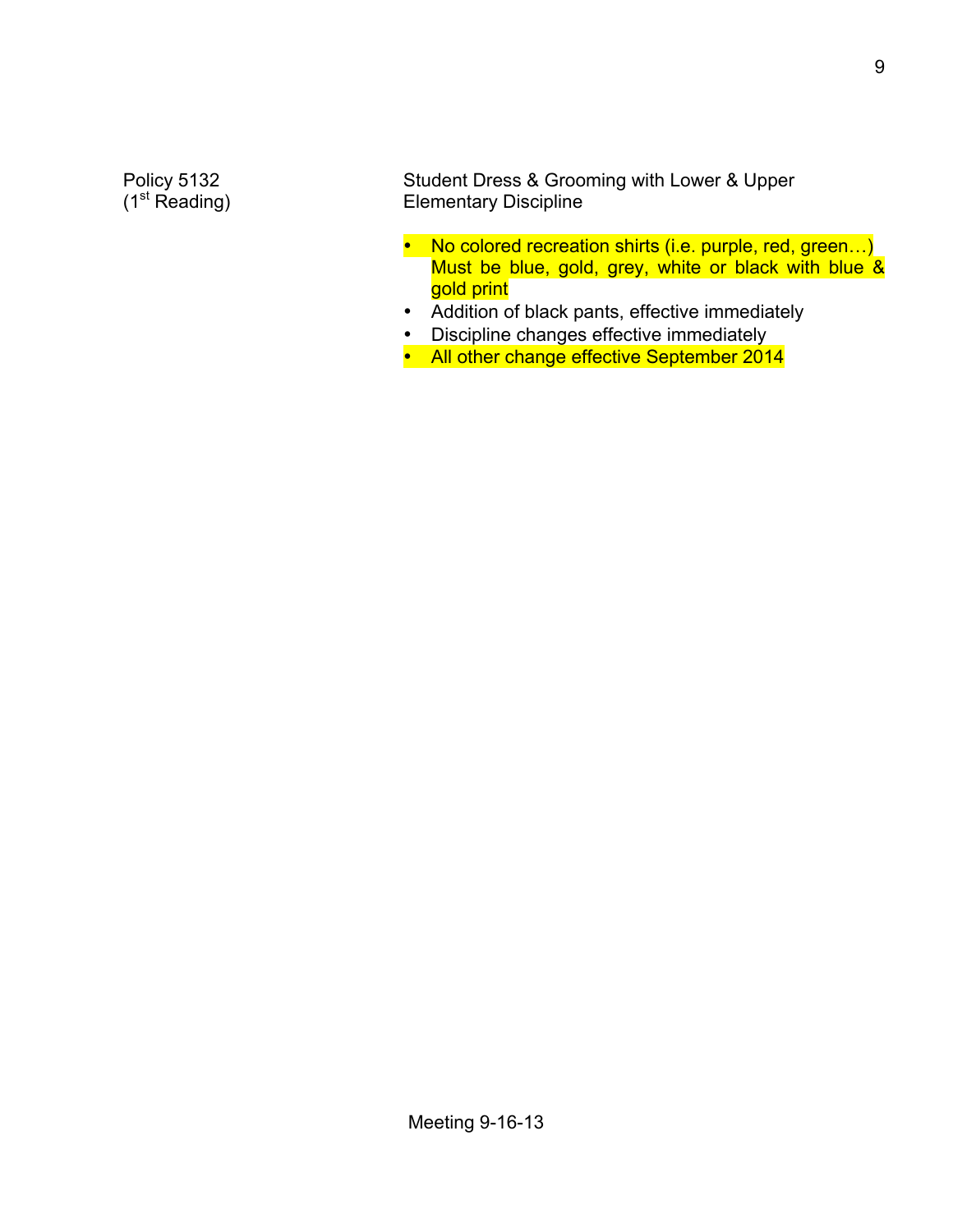# Student Activities & Recognition Committee: Sheri Jarvis, chairperson

Christine Melleno James Cunniff

Any Board member who takes exception to any of the following listed actions under the category of Student Activities & Recognition Committee may so indicate now and a separate motion for each of the excepted actions will be entertained.

Motion made by second by second by that the following Student Activities & Recognition Committee actions of the Board numbered through through exception actions be adopted.

1. BE IT RESOLVED, that the Lyndhurst Board of Education approve home instruction for (2) students, subject to state approval.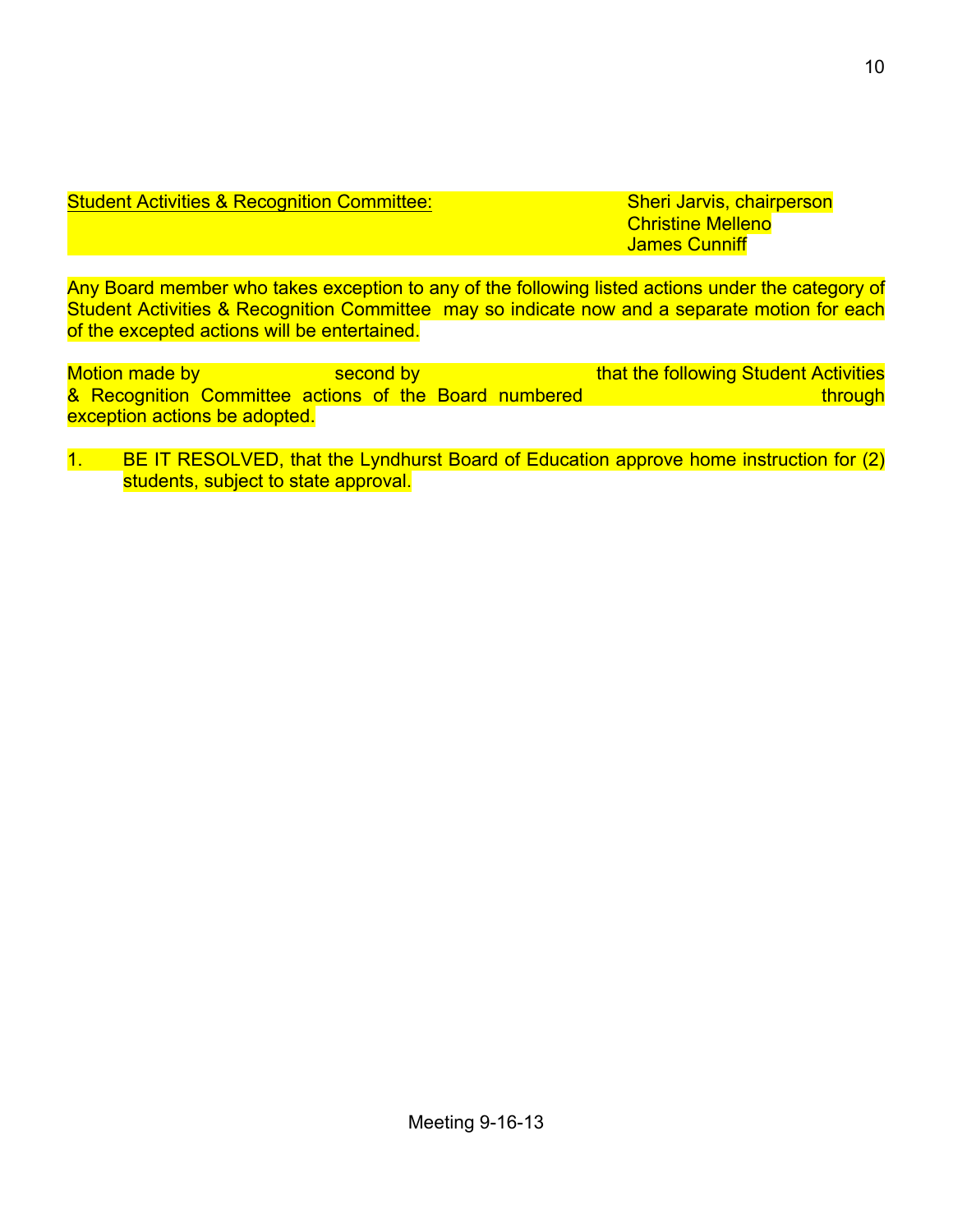#### New Business

Any Board member who takes exception to any of the following listed actions under the category of New Business may so indicate now and a separate motion for each of the excepted actions will be entertained.

Motion made by second by second by that the following New Business actions of the Board numbered through exception actions be adopted.

- 1. The Lyndhurst Board of Education hereby accepts the donation of \$5,500.00 from Daniel Lago for the Lyndhurst High School Football Team. This money will be deposited into the Lyndhurst High School Student Activities Account under "Football" for their use.
- 2. BE IT RESOLVED, that the Lyndhurst Board of Education approve the following Board of Education meeting dates. Work session and regular meetings will begin at 7:00 p.m.

| September 9, 2013  | <b>Work Meeting</b>    |
|--------------------|------------------------|
| September 16, 2013 | <b>Regular Meeting</b> |
| October 7, 2013    | Work Meeting           |
| October 14, 2013   | <b>Regular Meeting</b> |
| November 11, 2013  | Work Meeting           |
| November 18, 2013  | <b>Regular Meeting</b> |
| December 2, 2013   | Work Meeting           |
| December 9, 2013   | <b>Regular Meeting</b> |

3. BE IT RESOLVED, that the Lyndhurst Board of Education approve the following position title changes:

**From To The Contract of To To To To** 

Director of Special Services Supervisor of Special Services

**Vice-Principal Assistant Principal**